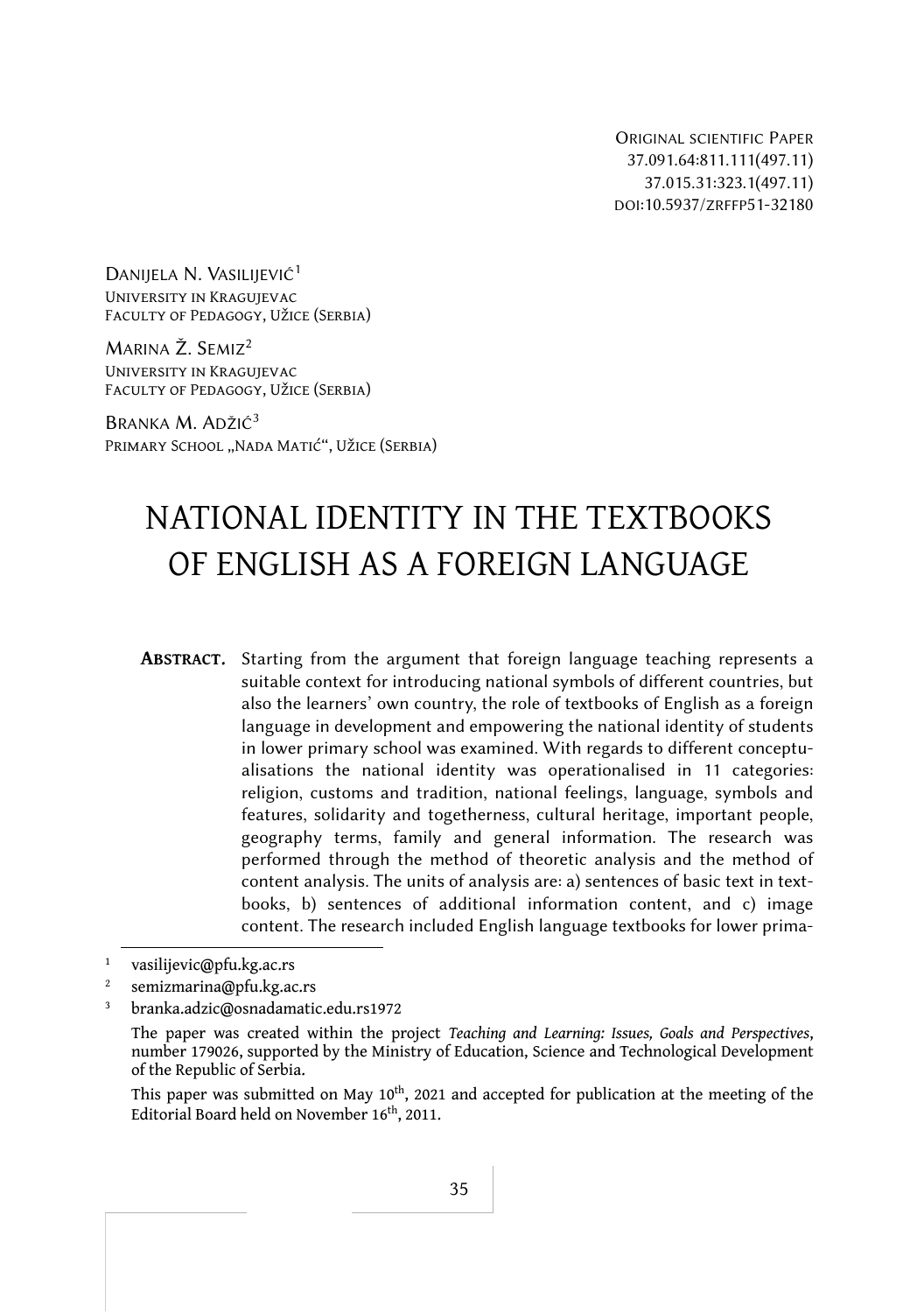ry school licensed in the Republic of Serbia (N=12). Research results indicated that textbooks generally do not contribute to forming and empowering of national identity of students in lower primary school, especially with regards to categories: national feelings, historic subjects, language, family, solidarity, and togetherness.

KEYWORDS: national identity; English language textbooks; global identity; content analysis; students of lower primary school.

#### INTRODUCTION

Due to the significance that is attributed to pedagogy, education, and educational systems in the formation of the national identity, in promotion and nurturing national values, goals and norms of behavior, significant number of foreign theoretic discussions and studies is dedicated to examination of the influence of educational content on national identity of children and students (Barrett, 2005; Barrett & Davis, 2008; Köroğlu & Elban, 2020; Philippou & Klerides, 2010; Pöllmann, 2008; Rapoport, 2009; Tartakovsky, 2011). However, studying national identity in pre-school and school age is an overlooked researched field of domestic researchers, especially pedagogists and the creators of educational policy.

National identity is usually defined as a collection of notions and emotions that reflect the relation of an individual towards the nation (Barrett & Davis, 2008), as a part of social identity that reflects self-notion and self-distinction of an individual as a part of a certain national group characterized by joint historic and cultural background, values and beliefs (Brubaker, 1994). It is defined as a perceived congruence of the concept of self-identity and the concept of nation (Hodgins et al., 2015). Whether treated as a subjective or social, i.e. collective construction, national identity includes the following distinctive components: а) subjective belief of an individual to belong to a certain nation; b) the sense of national belonging; c) attitudes and emotions toward the nation; d) stereotypes on typical characteristics and features of people who belong to their own national group and other national groups; d) experience of inclusion and self-perseption as similar to other members of the national group; and e) the willingness and readiness of an individual to internationalise the national culture, values and behavior norms (Barrett, 2005; Phinney, 1990).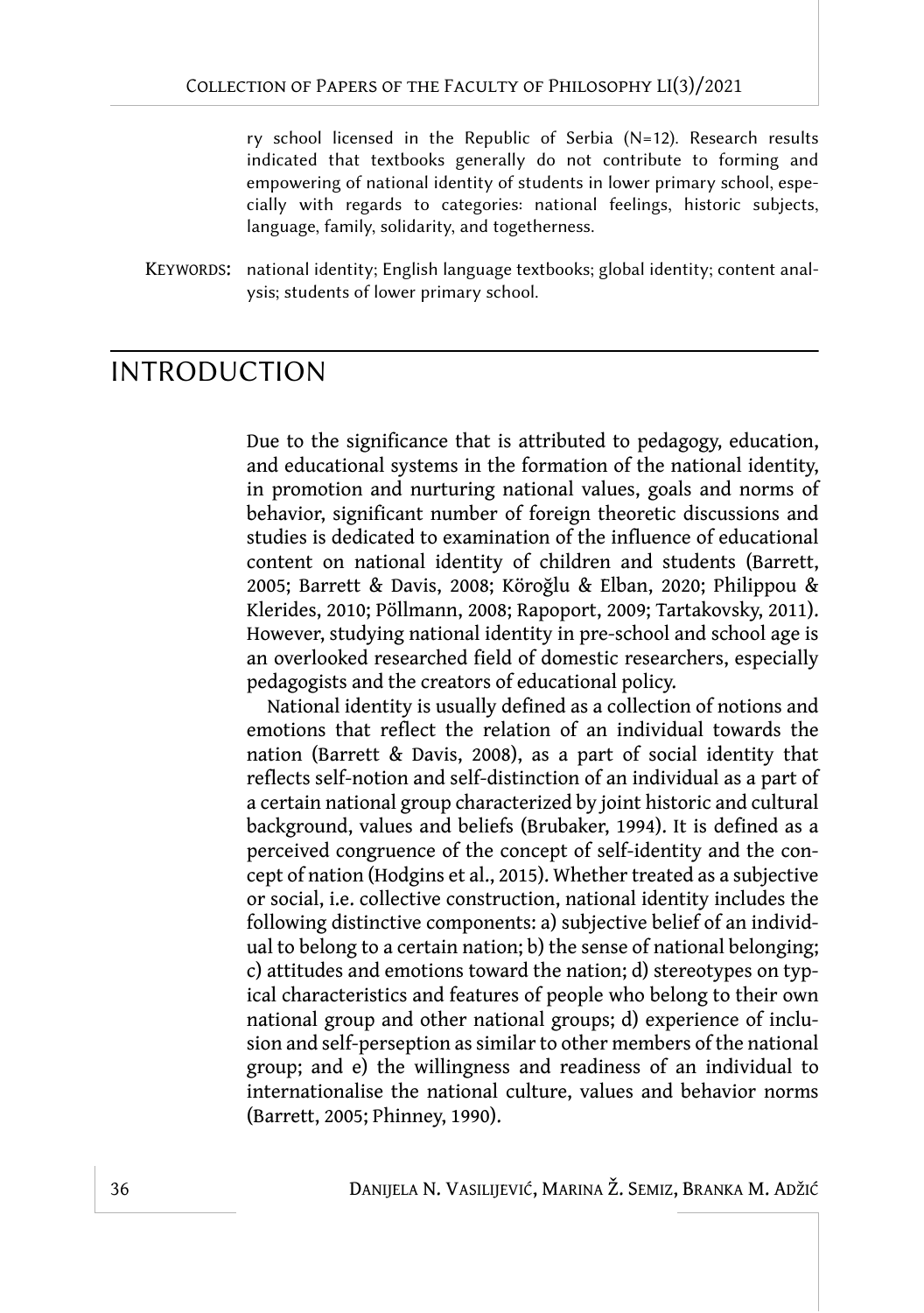In order to comprehend the specificity and complexity of national identity in the context of education, the fact that it is a social and politically constructed phenomenon must be considered. Being one of multiple identities obtained by an individual due to the involvement in a national group and identification with it, its specificity is reflected in it as an instrument of political and ideological indoctrination.

According to the plurality of meaning in which the concept of national identity is used, the starting theoretic hypothesis of this paper is that forming and building national identity denotes the life process, which is built and reconstructed continuously through the interactions and engagement of individuals in social, cultural and educational practice and institutions. The development and empowerment of national identity is influenced by numerous factors: programme framework and teaching content, teachers with formed social and political attitudes, values and ideologies, various pedagogical beliefs and approaches etc. (Hand & Pearce, 2009, 2011; Sant & Hanley, 2018).

Deriving from the thesis that foreign language teaching is recognized as a suitable context for introducing national symbols of different countries, but also the learners' own country and identity (Köroğlu & Elban, 2020; McVeigh, 2004; Priyanti, 2019; Turnbull, 2017), in this paper, the analyses of the textbooks used in teaching English as a foreign language in lower primary schools in Serbia from the perspective of their contribution to development and empowerment of national identity was conducted, from the theoretic and empiric aspect. Language teaching includes introducing and learning various cultural values in certain sociolinguistic, cultural, and ideological dimensions, and by its nature, textbooks in foreign languages are ideologically conceived due to their promotion of dominant culture and values (Wang, 2016).

Numerous authors advocate the thesis that learning English as a global language would promote students` global identity, contribute to development of intercultural awareness, i.e., development of awareness on the existence of the global community that exceed national borders, but does not deny the significance of states nor nations (Köroğlu & Elban, 2020). Furthermore, certain authors point out great possibilities in English language teaching for developing national identity and accepting universal values. Opposing attitudes are also present on increasing English language hegemo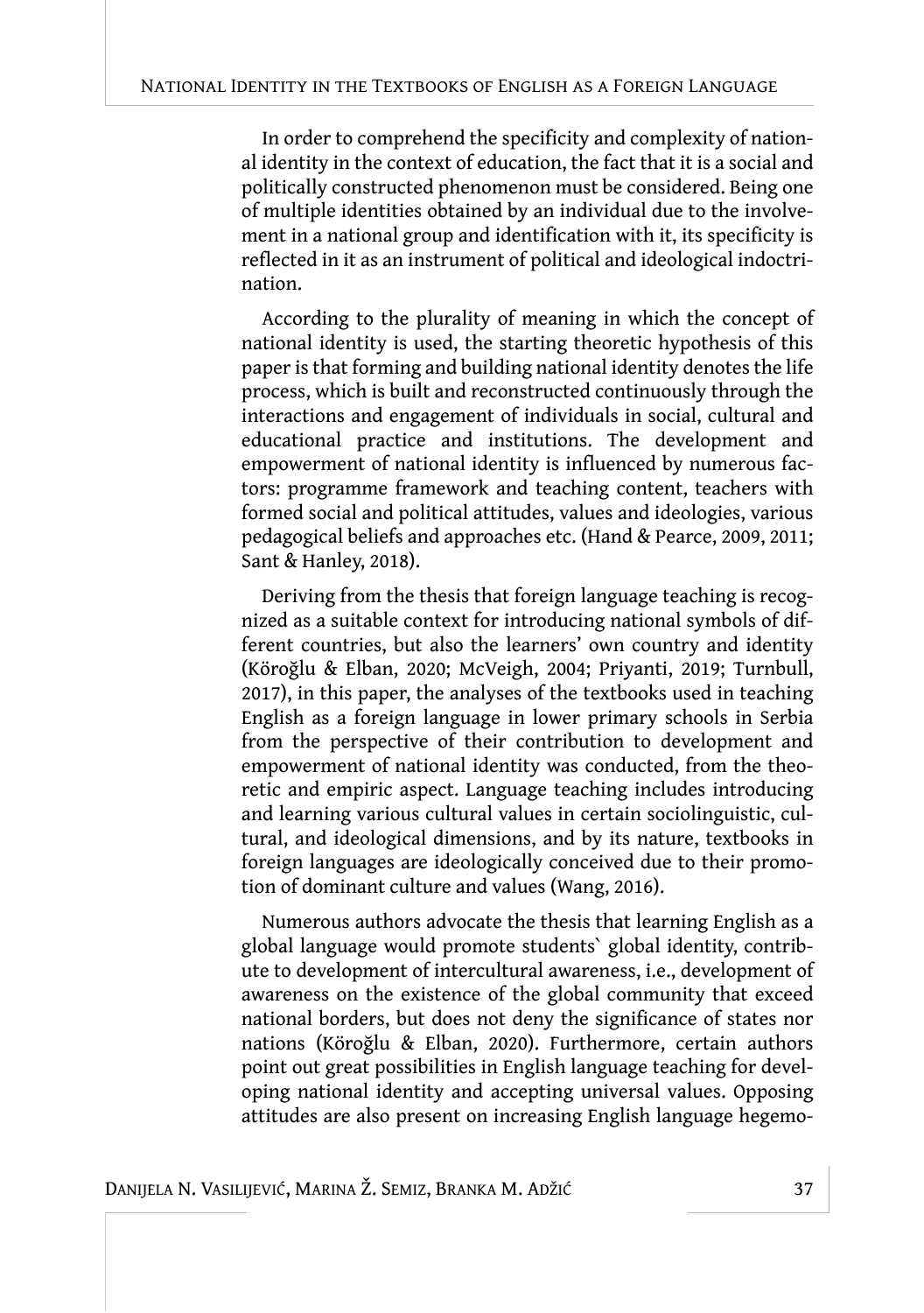ny and on the negative influence on national identity of individuals from non-English-speaking area (McVeigh, 2004).

The questions on the relations between teachers` political perception on nation and national identity and their pedagogic decisions and approaches in practice came in the focus of consideration. (Sant & Hanley, 2018). Generally, four different pedagogical approaches in national identity education within discourse on civic nationalism: avoiding, promotion, rejection, and problematisation (Hand & Pearce, 2009, 2011). Within the first approach, teachers tend to avoid certain subjects on national identities guiding discussions and work with students to a safer territory. Another pedagogic approach means active promotion of national identities. In the third pedagogic option teachers reject promotion of messages and values incorporated in the national identities. In the fourth pedagogic approach, problematization, teachers present national identity as an open or controversial point and invite students to discuss about it.

## RESEARCH ON FOREIGN LANGUAGE TEXTBOOKS AND NATIONAL IDENTITY

In a qualitative study Köroğlu and Elban (2020) researched to what extent textual and visual elements of English language textbooks in state high schools in Turkey promote national and global identity. The data showed that the analyzed high school textbooks, except in the  $10<sup>th</sup>$  grade, include more elements of global identity than elements of national identity. In accordance with studying English as a global language the study results show that textbooks in foreign language teaching teach students in global identity, but have significantly less influence in national identity development and promotion. It was determined that the most prominent elements of national identity in the analyzed English language textbooks include the notion of national history, national symbols, institutions, and structures, while global identity is dominantly promoted through universal values and intercultural interaction.

Priyanti (2019) conducted a qualitative analysis of the most represented and widely accepted textbook of English as a foreign language (EFL – English as a Foreign Language) in state schools in Indonesia from a standing point of its contribution to students`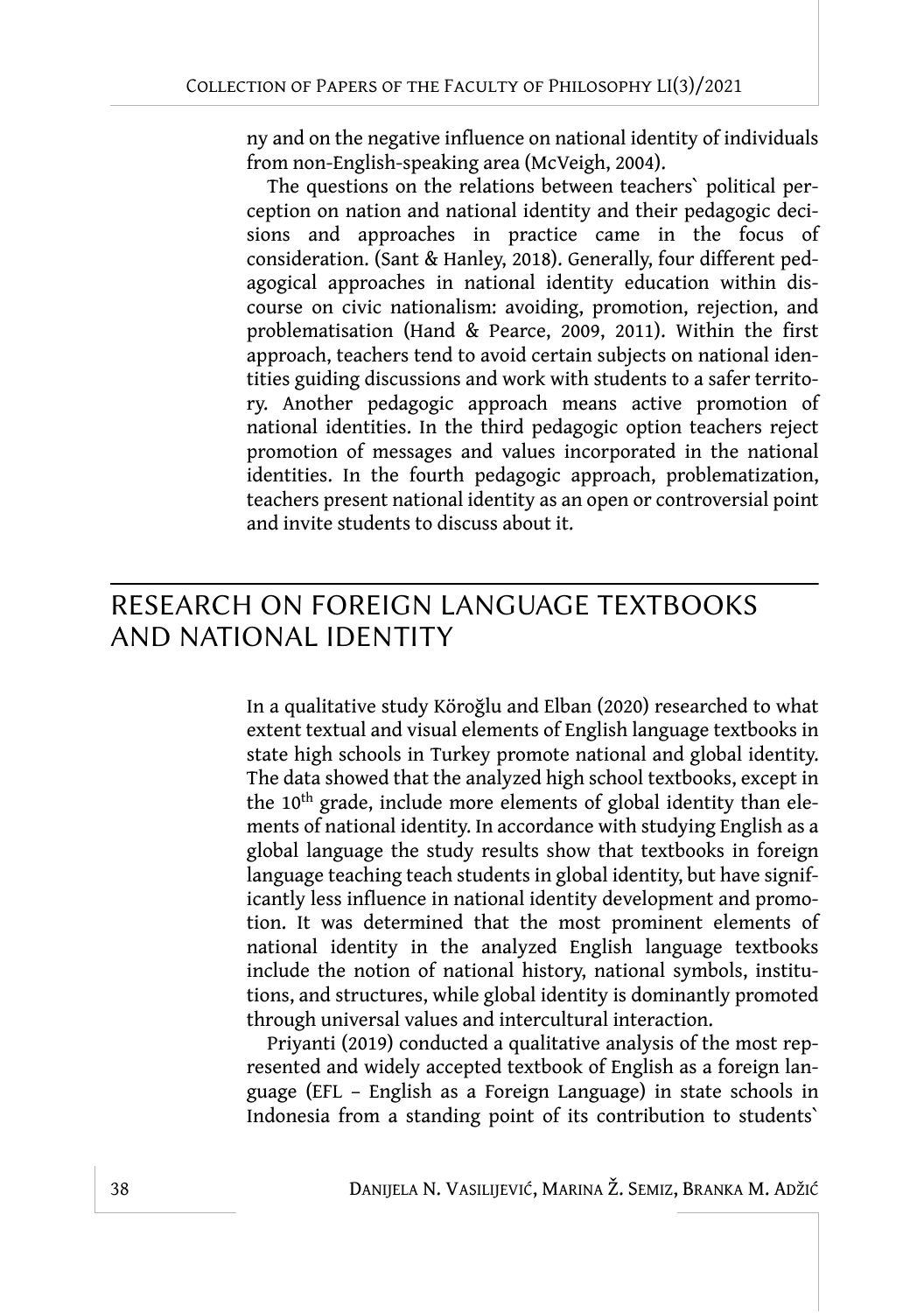identity development. In the context of this study, the author highlighted that the choice and ways of presenting cultural and social values in the textbook influence the way students perceive their own cultural values with regards to projection of discursively represented values. For example, the textbook which was analyzed for the purpose of this study shows and promotes the community of English-speaking world, neoliberal work ethos as the key of financial and professional success of famous people and puts feminism and individualism as values. Other socio-cultural values, nations, races, artifacts or products outside English-speaking countries are rarely mentioned and almost always casually. Despite the received results, Priyanti (2019) considers foreign language learning and usage should not endanger own cultural identity and other social identities of individuals. On the contrary, learning English as a foreign language should enable students to know themselves better, to understand their own culture and other cultures, to adapt their own cultural identity and bring it closer to the new culture and language.

Numerous studies confirmed ideological background and nature of textbooks in foreign languages (Curdt-Christiansen & Weninger, 2015; according to: Wang, 2016; Lee, 2009).

Through extensive review and analysis of foreign language textbooks it was determined that they are not a neutral tool in forming and transforming knowledge, but they always serve the interests of certain groups, forming students` understanding of social reality in a way that is proclaimed by a dominant, interest group (Curdt-Christiansen & Weninger, 2015; according to: Wang, 2016).

The study conducted by Wang (2016) shows that textbooks of Chinese as a foreign language mostly include content and topics related to Chinese moral and civic education. Focusing on linguistic knowledge, cultural elements and ideology orientation, the content of the analyzed Chinese language textbook, is frequently irrelevant, or of no special interest to international students. In that way, education in Chinese language for international students is burdened with ideology and elements of Chinese national identity. The author suggests the use of open discourse in foreign language textbooks to enable greater participation of students in teaching practice and develop an intercultural understanding of cultural content within the curriculum.

Turnbull (2017) examined the perspective of Japanese students on positive and negative influence of education in English language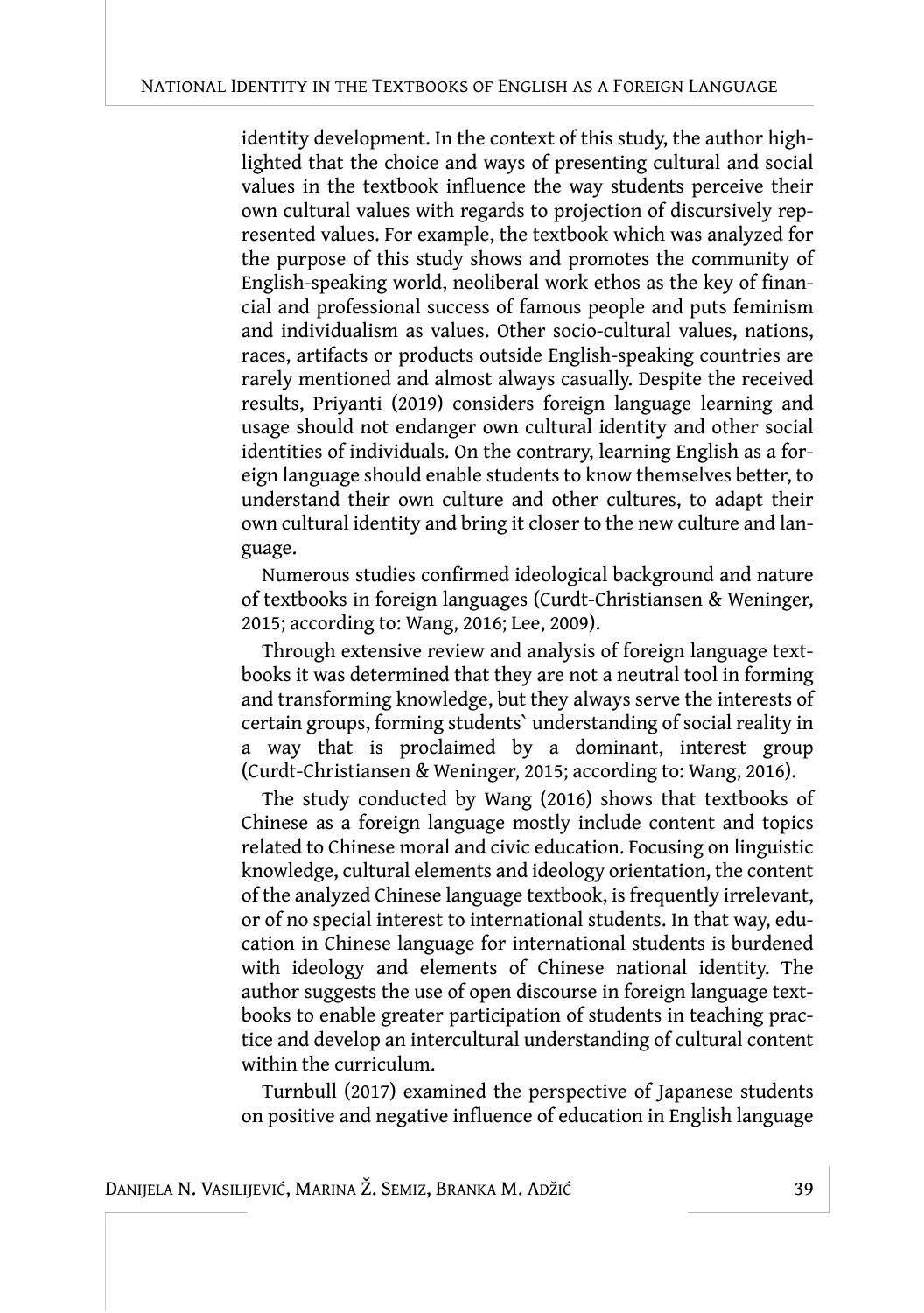on Japanese national and cultural identity. The findings suggest that one third of students consider the results of learning English as a foreign language in lowering Japanese national identity and weakening the feelings towards Japanese culture. Apart from the stated, the students identified Japanese language as a fundamental element of Japanese identity and expressed the wish for its continuous use in the context of studying English as a foreign language, despite the fact that it is conflicted with the guidelines of educational policy. The findings suggest the need to design English language teaching and learning as a support to Japanese identity.

The content analysis of textbooks of English as a foreign language in South Corea finds they positively promote western art and culture, while other, non-west cultures are consistently marginalized (Lee, 2009). The content of textbooks given in this study subtly and evidently glorifies western cultural groups, illustrates disregarding national and cultural groups that do not possess a lot of capital, do not enjoy a high rank in South Corea, which supports the argument that the observed dichotomy among societies and communities is founded upon capital, power, privileges, and unique manifestations of globalization, and not the geographical location.

#### METHODOLOGY

Upon the knowledge on the importance that foreign language textbooks can have on the cognition of global community and global identity, but also on self condition and national identity, a general research goal was defined: *examine to what extent textbooks of English as a foreign language contribute in forming and empowering national identity with students of lower primary school*. The aim of the research is operationalised through two scientific-research tasks: 1) establish the content share on national identity in English language textbooks for the first, second, third and fourth grade of primary school; 2) examine the representation and the ability to develop various categories of national identity in English language textbooks for lower primary school.

The independent variable is represented by basic textual, additional informational and visual content of the analyzed textbooks, while dependent variable is national identity, i.e. the categories of national identity (*religion, custom and tradition, national feeling, language, symbols and characteristics, solidarity and togetherness, cultural*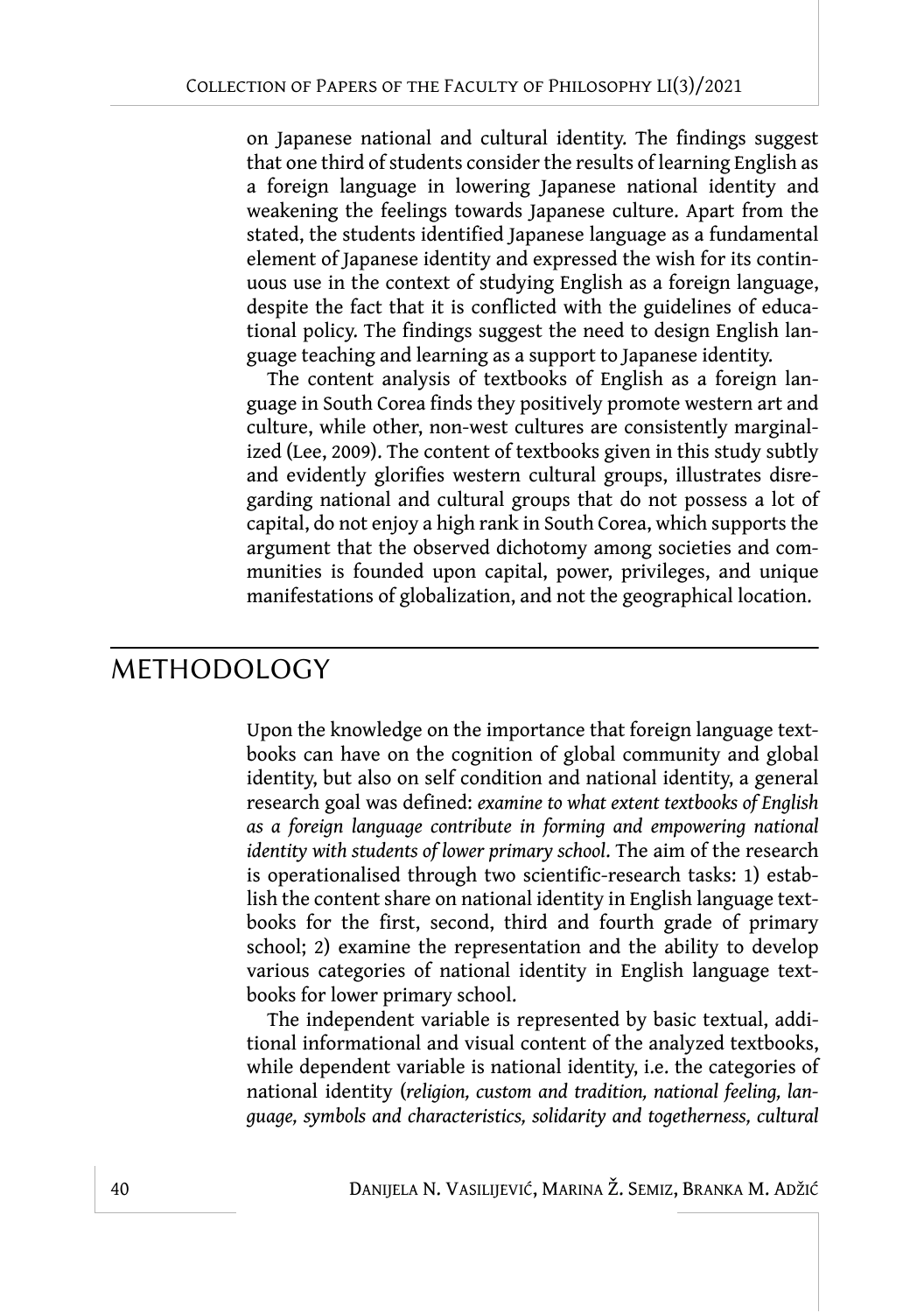*heritage, important people, national geographic concepts, family* and the category *general information)*. The research is based upon the implementation of methods of theoretic analysis and content analysis. The units of analysis are: a) sentences of basic text, b) statements, i.e., sentences of additional information material and c) visual (pictorial) elements of content in a textbook; All units under analysis are separately classified in the belonging categories of national identity.

The research sample is random and is consisted of 12 English language textbooks licensed in the Republic of Serbia for the academic year 2020/21, three publishing houses for the first four grades of primary school (Data Status – Smart Junior 1–4, Klett – Playway to English 1–4, Freska – Smiles 1–4).

### RESULTS AND DISCUSSION

THE SHARE OF NATIONAL CONTENT IN ENGLISH LANGUAGE TEXTBOOKS FOR THE FIRST, SECOND, THIRD AND FOURTH GRADE OF PRIMARY SCHOOL

> As suggested in Table 1 there is almost no evidence of the share of national content in English language textbooks for the first grade of primary school. The textbooks being exclusively pictorial, the identification of categories of national identity was possible only in the visual media domain. However, pictorial national identification is present in only two examples of one publisher. One picture in the category *customs and traditions* and *symbols and characteristics* makes the share of 0.20% of total textbook content of one publisher. Namely, within the topic Food, two integrated pictures are shown traditional food in Serbia and the flag of the Republic of Serbia which is exclusively in purpose of national identification.

> In the second grade, also, (Table 2) elements of national identity were not found in the basic content, while only one publishing house in additional information domain included content regarding Serbian national identity in categories *general information, customs and traditions, cultural heritage, and persons.* Their total share within additional information content is 12.94% and is in the textbook of this publisher in the range from 1.17% to 8.23%.

> *General information* refers mostly to personal names typical for Serbian region and the name of the Republic of Serbia; *cultural heritage* is recognized on one example of Children Museum; and *impor-*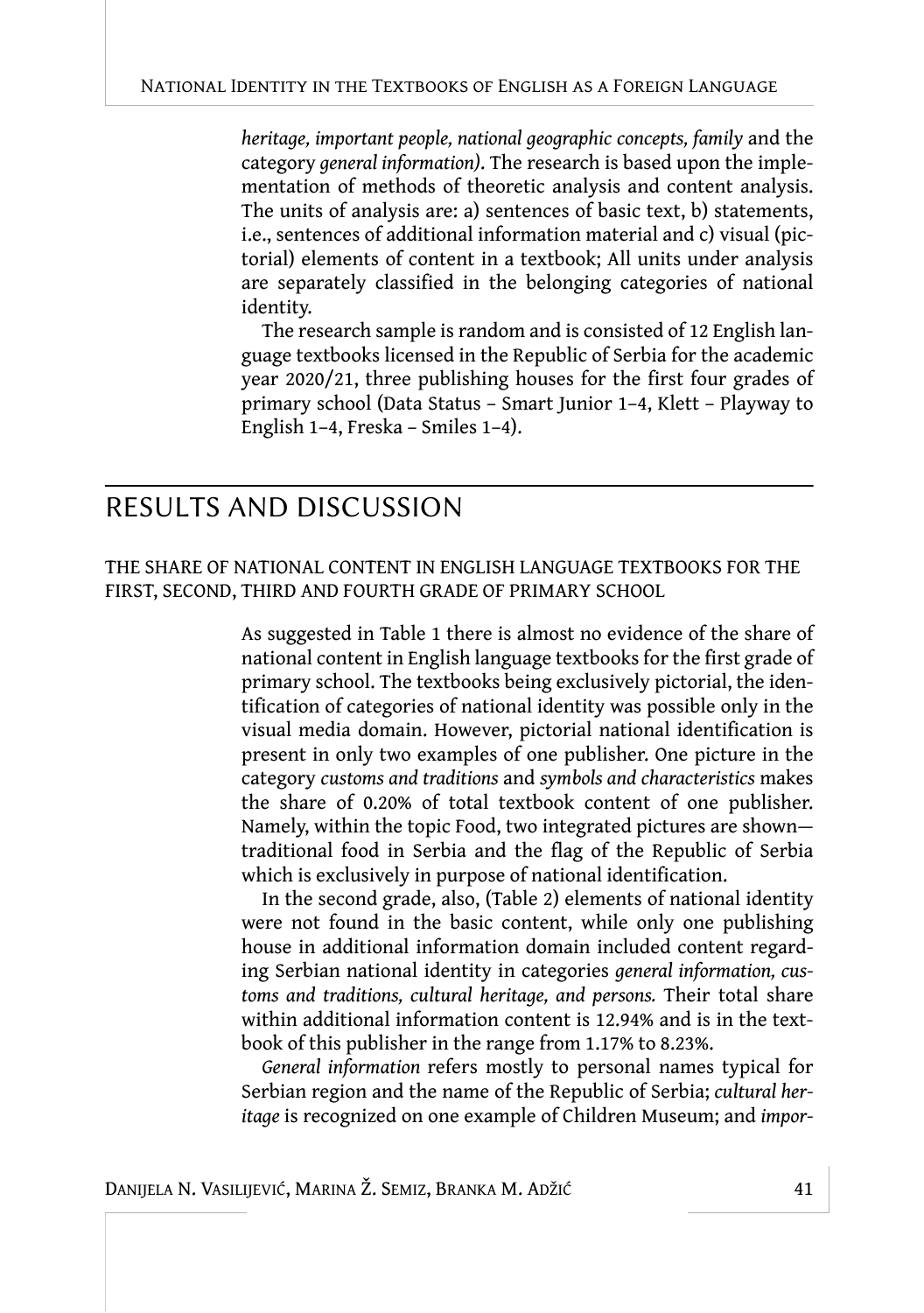*tant people*, also an example of a female athlete from Serbia. The example is classified in the category *customs and tradition* and was marked as false. Namely, the claim that Mother`s Day is celebrated in Serbia is false. According to the accompanying text, the assumption is that it was meant to be Women`s Day. Mother`s Day is a national holiday in the USA celebrated on 9th May, while Women`s Day is an international holiday celebrated on 8<sup>th</sup> March and is dedicated to all women.

Visual national content representation is in the range from 0% tо 2.13% (Table 3). The most recorded units are in the category of *symbols and characteristic* (Serbian flag), followed by category *customs and tradition* (national dish, national costume). *Cultural heritage* is represented by a photo of Children`s Museum, *important people* with a photography of a female athlete, and *geographic concept* through the map of Europe, Asia and Africa with the Republic of Serbia marked on the map. The pictures are in the purpose of clarification to the information parts of the textbook.

Likewise, in the third grade (Table 4), national content is not incorporated in the basic part of the text. Only in the additional information material some elements of national identity can be recognized, therewith a dichotomy was observed in the representation of the evidenced categories, except from the category *general information* which is present in the textbooks of two publishers. Visual content mostly accompanies the evidenced descriptions in additional information material.

*General information* are related to introduction (national names, the name of the country, capital, address, dialing codes, city transportation); within the category *customs and traditions* one, however, false example of traditional Serbian costume was recorded—red shoes do not complement the shown and described national costume from Šumadija. In the textbook published by Freska there is a visual representation of a sportswoman Ivana Španović (*famous people*) and national toponyms, mountain Avala, the city of Belgrade are just noted in text.

Textbooks for the fourth grade of primary school are slightly different with regards to the representation of elements of national identity in the basic content by only one publisher (Table 5). The most units under analysis were registered in the *general information* category (personal name and surname, the name of the country, typical architecture), and significantly fewer in *customs and tradition* and *religion* (with the example of St. Sava, School Slava Celebration).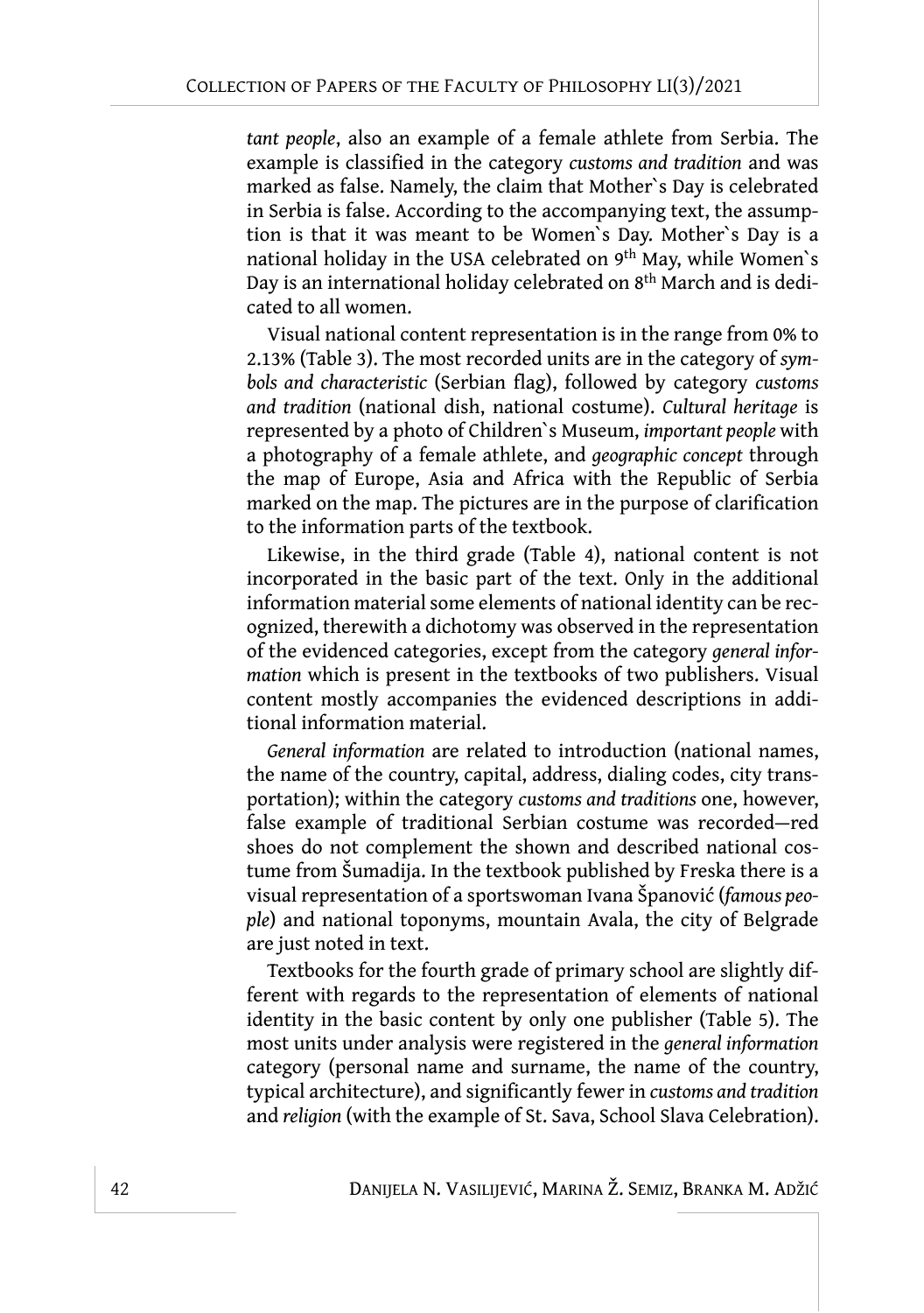The share of national content in the additional information material of the three publishers is in the range of 0% to 17.91%. Most of the examples were found in the category *general information* (mostly repetition of the content from previous grades), however some examples were registered in categories *geographic concepts* (the Kalemegdan Park, Sava and Danube rivers, Silver Lake, Resava Cave, Guča)*, symbols and characteristics* (Serbian flag, national currency)*, cultural heritage* (the Kalemegdan fortress)*, famous people* (singer Željko Joksimović) and *customs and traditions* (national costume, the Guča festival)*.* The descriptions in the informative material are mostly accompanied by visual forms in categories *symbols and characteristics, customs and tradition* (national costume). The pictorial religious content (the The Temple of Saint Sava, slava bread and the icon of St. Sava) are recorded in a text titled St. Sava`s Day by only one publisher.

The visual content of national character is still unacceptably rarely represented in English language textbooks (from 0% tо 1.59%). In fourth grade textbooks, viewed as a hole, slightly more identity categories were incorporated (*religion, customs and tradition, symbols and tradition, cultural heritage and famous people*) than in the textbooks for other three grades, however, there is no compliance in the representation of the mentioned categories with different publishers.

Viewed in general there can be no justification neither for the representation level, dispersion, continuity, nor the way of development of the notion of national identity in English language textbooks in lower primary school (Table 6). Accordingly, national identity as a multidimensional construct is not recognized. Low index of representation of national content can, in a qualitative sense, be questioned—false information, often repetition of identical content from grade to grade by the same publishers.

#### THE REPRESENTATION AND WAY OF DEVELOPMENT OF DIFFERENT CATEGORIES OF NATIONAL IDENTITY IN ENGLISH LANGUAGE TEXTBOOKS FOR LOWER PRIMARY **SCHOOL**

General opinion is that total participation of national identity content in English language textbooks in lower primary school is marginal, almost negligible (Table 6). In the basic text, no national identity categories were found in any of the analyzed textbooks, except for one publisher and in one text (one example) in the fourth-grade textbook. It was proved that categories *national feel-*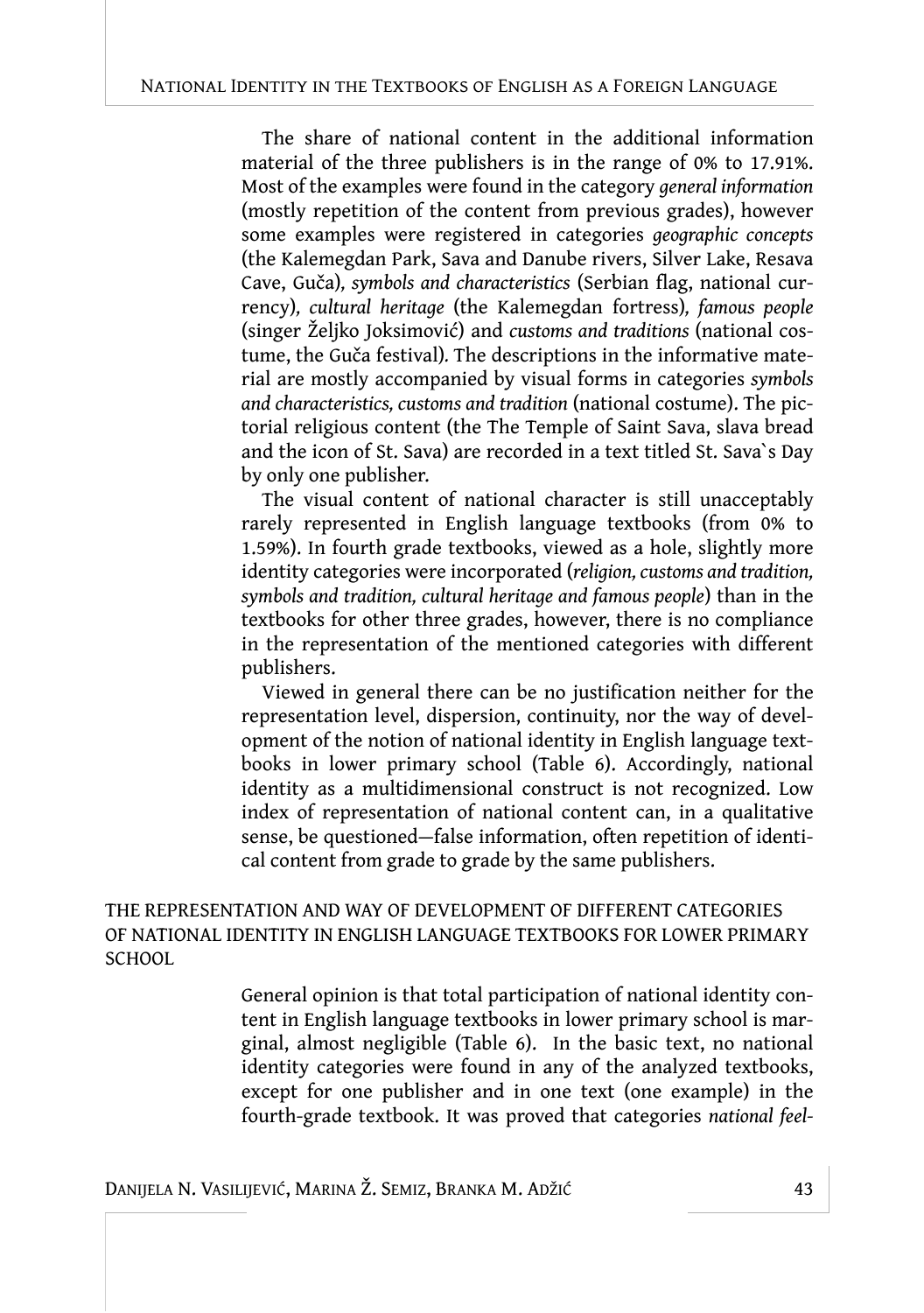*ings, historic topics, language, solidarity and togetherness and family* are not represented in textbooks whatsoever, either in additional information content or as pictorial material. Neither of the categories represented possesses any visible developmental line. Thus, for example, the category *religion* was recorded in only one fourth grade textbook and partially in the basic text and in part as pictorial within the topic Holidays—and that is celebrating School Slava Celebration, St. Sava;

Category *customs and tradition* is, in the basic text, identified only in the fourth grade and with only one publisher, where the tradition on celebrating school slava celebration is being explained. None of the Serbian customs is included in the textbook content. Visual forms referring to tradition are found in the textbooks for all four grades, but by only one publisher; they are mostly connected with traditional Serbian dishes and national costumes.

It is interesting that national *symbols and characteristics* are represented exclusively by a picture or description of a flag in additional information material, but not in the basic text; National anthem and coat of arms are not a subject of interest for textbook authors (adaptation); The description of the Serbian flag is found in the third and fourth grade, which is understandable due to students` age and the characteristics of the subject, however it should certainly be a compulsory content for all the publishers. Pictorial content is introduced from the first grade by only one publisher. The picture of the national flag is in the purpose of national identification, connected to the background, food, prominent athletes, and national costume.

*General information* is represented in additional information material from the second grade (in the third by only one publisher) are mainly connected to introduction (country of origin, city, address, personal names). False information is recorded, which was explained earlier. Pictorial content is related to wild animals (second grade) and means of transportation (third grade)—all by one publisher.

Category *cultural heritage* is present with the example of the Children`s Museum in Belgrade (second grade, one publisher) and Kalemegdan fortress (fourth grade by the same publisher), both in description and in picture.

In the category *famous people* three examples in total were found with two publishers – two sportswomen and one singer of popular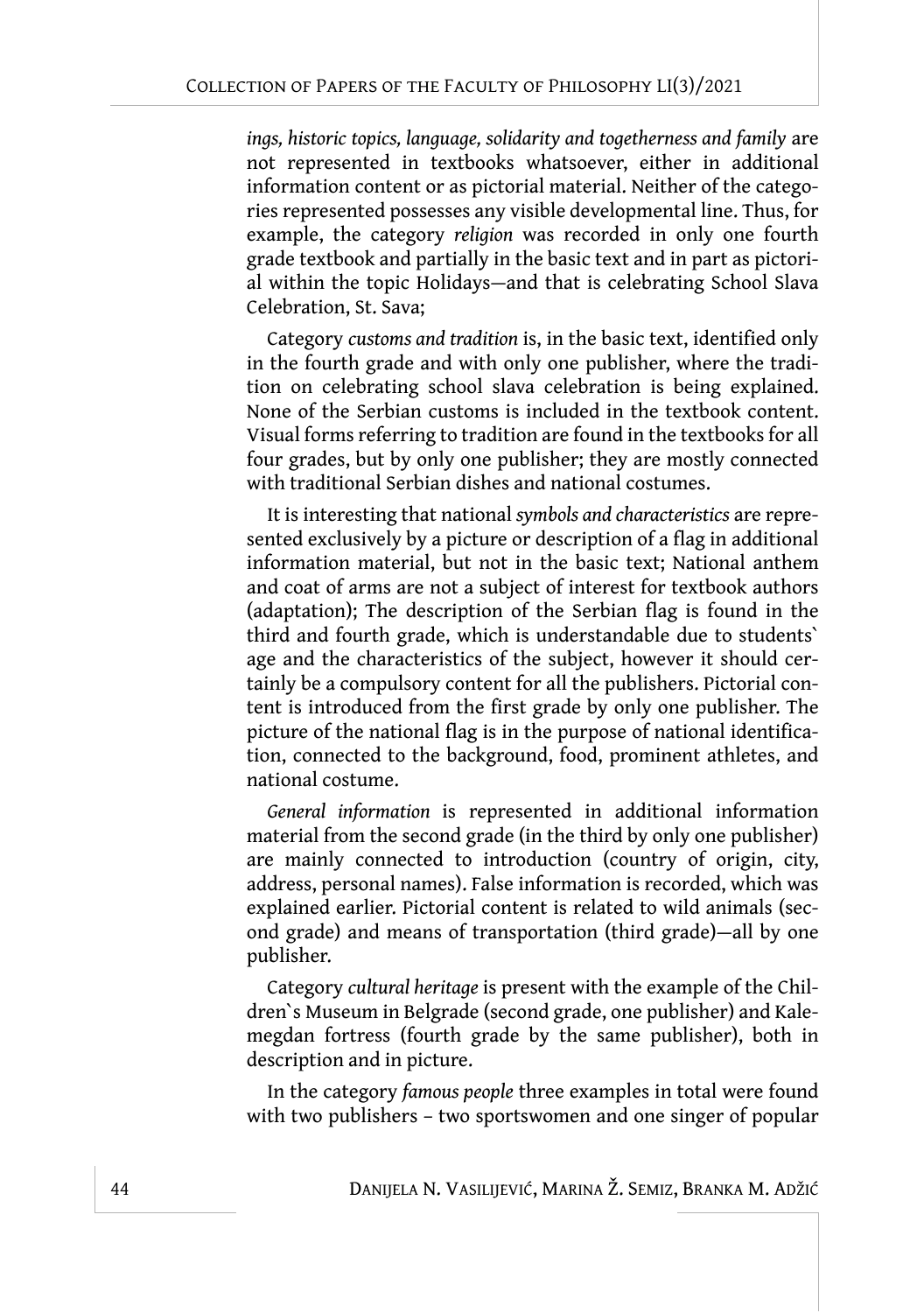music; therefore, there are no famous people in science, art, culture.

When speaking on *national geographic notions* toponyms referring to the city of Belgrade are recorded (with two publishers), Kalemegdan Park, the Sava and Danube rivers (fourth grade, one publisher), Silver lake, Resava Cave (fourth grade, other publisher, all in one text), Avala mountain (third grade, one publisher), as well as geographic position of Serbia on the map of Europe and Asia (second grade with one publisher).

On the whole, it is evident that different publishers differently size the notion of national identity. It was shown that one publisher has no national identity content, whereas: a) Data Status gives examples within additional information content including general information, cultural heritage, personality, custom and tradition (second grade); general information (third grade) and general information and cultural heritage (fourth grade). Therefore, there are no examples considering religion, national feelings, historical topics, language, symbols and characteristics, solidarity and togetherness and family. Regarding the textbook as a visual media, no pictures of national significance were found in the first grade. Whereas, in the second grade, pictures of the flag were found (five), and one picture regarding general information of important people and national geographic notions. Illustrations of categories customs and traditions, symbols and characteristics, general information were recorded in the third grade, and in the fourth grade only the category symbols and characteristics. Pictorial content is mainly referred to additional information, therefore it is understandable to have similar division of the noted categories of national identity, except for the category symbols and characteristics; b) only in the third and fourth grade textbooks of Freska publisher the categories of national identity were observed in the domain of additional information: general information (five), important people (four) and geographic term (two) are found in the third grade; аnd general information (four), geographic term (four), customs and tradition (one) in the fourth grade of primary school. National pictorial content of the first and second grade are related to customs and tradition, symbols and characteristics. In the third grade the category *people* is introduced (one example), and in the fourth *religion* (two). This publisher is special in the way that it is the only one which explains the school slava celebration in Serbia in the basic textbook content, which comprises the categories customs and tra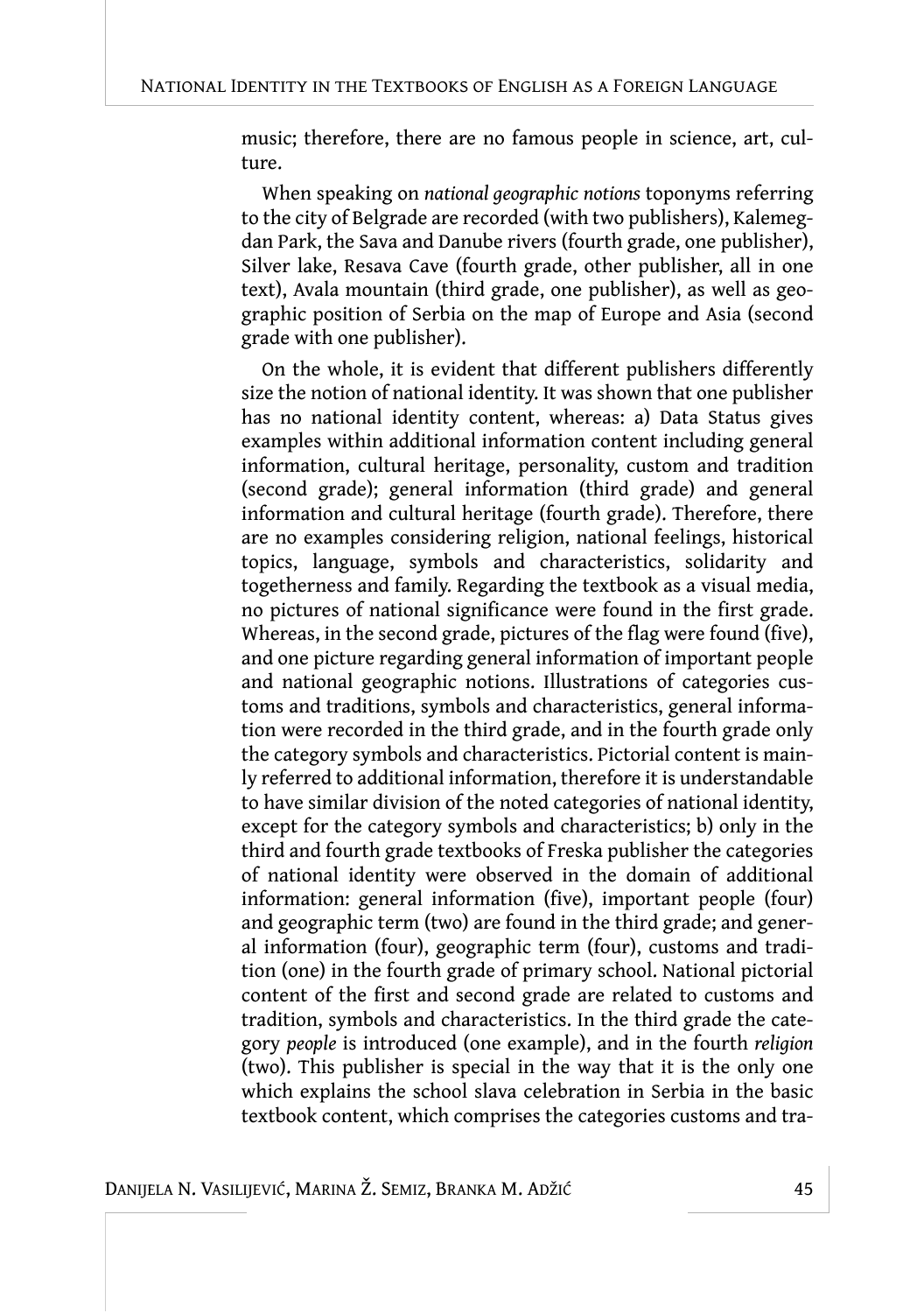dition, religion, and also the category general information (Serbian names, surnames, architecture).

CONCLUSION The research findings indicate that, as a whole, English language textbook for lower primary school are not adapted to the region they are intended, since there is minor representation of the national significant content, i.e. there are textbooks which content concept absolutely does not comprise the national identity of the textbook consumers, therefore one cannot advocate the developmental categories of national identity. Moreover, wrong information was registered considering Serbian national characteristics. Thus, only global identity is being nurtured, which was pointed out in the previous research (Lee, 2009; Priyanti, 2019). The obtained results are in favor of the idea that English language textbooks promote universal values, like mutual respect, understanding, empathy, and openness towards diversity (Köroğlu & Elban, 2020), in order to significantly support the development of students` national identity.

> It is obvious that different publishers differently handle the national identity categories, and that authors` copyright allow the possibility of incorporating content of national significance in all the thematic parts. There can be a more dimensional representation of national identity categories. E.g., while talking about art it is possible to name eminent Serbian painters, occupations such as Serbian scientists, artists, athletes; the context People from different parts of the world should incorporate Serbia and its customs and traditions, and family holidays should include family holidays in Serbia.

> The personalization of English language content is in question in almost all the categories of national identity, except for the category of *general information* and *geographic terms*. Lower primary school students will not be able to clarify their religious identity, family customs and traditions, specific national script (Cyrillic), national feelings, name the national anthem, coat of arms, list the most important events in history, point to the importance of solidarity and togetherness and clarify the importance of cultural heritage and important people for Serbian national identity.

> In our opinion, it is necessary to actualize the issue of national identity in textbooks for lower primary school, to standardize the dimension of the content of national significance (scope, depth, continuity, and dynamics) in the curricula, in lower, as well as in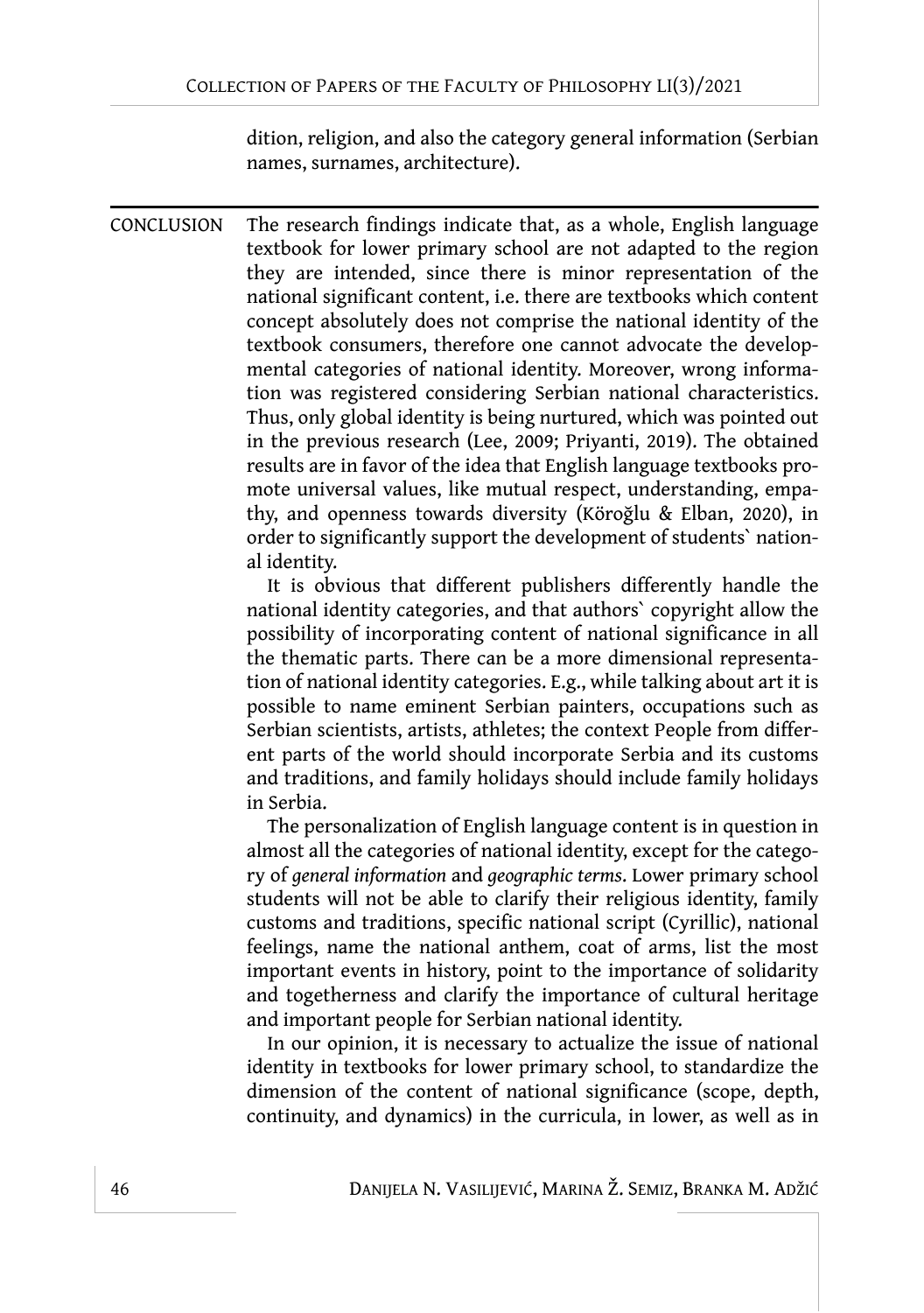higher primary school. The performed textbook analysis showed that the examined components of national identity are insignificantly present, which can equally be attributed to the programme framework, hidden curriculum and educational policies within which the analyzed textbooks were created and approved for the use in lower grades of primary school.

In the focus of the analyses were the sentences of the basic text and additional informational content of the textbooks, as well as the visual content, therefore it is difficult to provide the final answers and determine to what extent and how textbooks of English as a foreign language influence identity development of students of lower primary school. Deriving from the assumption that textbook is not the only media to reproduce and re/construct national identity, the focus of further research should be aimed at examining of the use of textbooks in teaching practice, especially towards understanding the way teachers and students comprehend and understand national identity and the importance of educational content for development and nurturing one`s own national identity. The curricula and textbooks are subject to teachers` decision and ability to interpret, thus the teachers` perception and teaching experience will probably influence the way the educational content that implies the terms of national identity, national connection, and identification is interpreted and presented to the students (Hand & Pearce, 2009, 2011; Pöllmann, 2008). The obtained results, further suggest the necessity of development of critical thinking on the issues of national identity with all the participants in education system, but especially with the direct participants in education and pedagogy.

REFERENCES: Barrett, M. (2005). National Identities in Children and Young people. In: S. Ding, K. Littleton (eds.) *Children's Personal and Social Development* (181–220). Milton Keynes: The Open University/Blackwell.

Barrett, M, Davis, S. C. (2008). Applying Social Identity and Self-Categorization Theories to Children's Racial, Ethnic, National and State Identifications and Attitudes. In: S. M. Quintana, C. McKown (eds.) *Handbook of Race, Racism and the Developing Child* (72–110). Hoboken, NJ: Wiley.

Brubaker, R. (1994). *Citizenship and Nationhood in France and Germany*. Cambridge: Harvard University Press.

Curdt-Christiansen, X. L. (2008). Reading the World through Words: Cultural Themes in Heritage Chinese Language Textbooks. *Language and Education,* 22, 95–113. doi: 10.2167/le721.0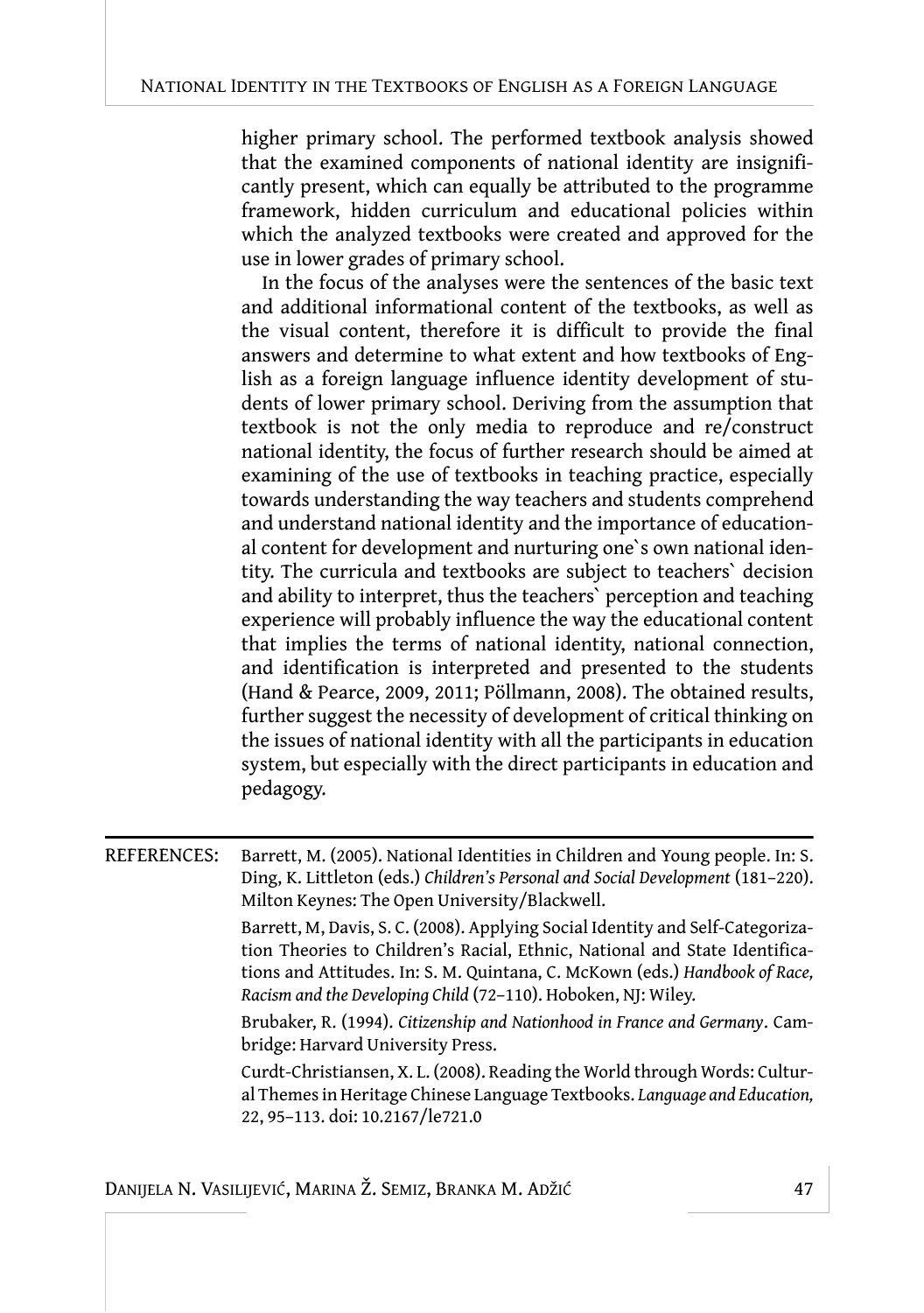Hand, M, Pearce, J. (2009). Patriotism in British Schools: Principles, Practices and Press Hysteria. *Educational Philosophy and Theory*, 41 (4), 453–465.

Hand, M, Pearce, J. (2011). Patriotism in British Schools: Teachers' and Students' Perspectives, *Educational Studies*, 37 (4), 405–418.

Hodgins J, Moloney, G, Winskel, H. (2015). The Importance of Australian National Identity to a Sense of Belonging of Anglo-Celtic and Chinese Cultural Groups in Regional Australia. *National Identities*, 18 (3), 345–68. doi: 10.1080/ 14608944.2015.1061490

Turnbull, B. (2017). Learner Perspectives on National Identity and EFL Education in Japan: Report of a Questionnaire Study. *The Journal of Asia TEFL*, 14 (2), 211–-227.

Köroğlu, Z. Ç, Elban, M. (2020). National and Global Identity Perspectives of Textbooks: Towards a Sense of Global Identity. *Advances in Language and Literary Studies*, 11 (5), 55–65.

Lee, I. (2009). Situated Globalization and Racism: An Analysis of Korean High School EFL Textbooks. *Language and Literacy,* 11, 1–14.

McVeigh, B. J. (2004). Foreign Language Instruction in Japanese Higher Education: The Humanistic Vision or Nationalist Utilitarianism? *Arts and Humanities in Higher Education*, 3 (2), 211–227. doi:10.1177/1474022204042687

Philippou, S, Klerides, E. (2010). On Continuity and Change in National Identity Construction: An Initial Note on Greek-Cypriot Education, 1960– 2010. *The Cyprus Review*, 22 (2), 219–233.

Pöllmann, А. (2008). National Attachment among Berlin and London Head Teachers: Тhe Explanatory Impact of National Identity, National Pride and Supranational Attachment. *Educational Studies*, 34 (1), 45–53. doi: 10.1080/ 03055690701785277

Phinney, J. S. (1990). Ethnic Identity in Adolescents and Adults: Review of Research. *Psychological Bulletin,* 108 (3), 499–514. Available at https:// doi.org/10.1037/0033-2909.108.3.499

Priyanti, N. (2019). The Effects of an EFL Textbook on Learners' Identity Construction. *Polyglot: Jurnal Ilmiah*, 15(2), 187–202. doi:10.19166/ pji.v15i2.1661

Rapoport, A. (2009). Patriotic Education in Russia: Stylistic Move or a Sign of Substantive Counter-Reform? *Educational Forum*, 73 (2), 141–152.

Sant, E, Hanley, C. (2018). Political Assumptions Underlying Pedagogies of National Education: The Case of Student Teachers Teaching 'British Values' in England. *British Educational Research Journal*, 44 (2), 319–337.

Tartakovsky, Е. (2011). National Identity of High-School Adolescents in an Era of Socio Economic Change: Russia and Ukraine in the Post-Perestroika Period. *Journal of Youth Adolescence*, 40, 231–244. doi: 10.1007/ s10964-010-9509-6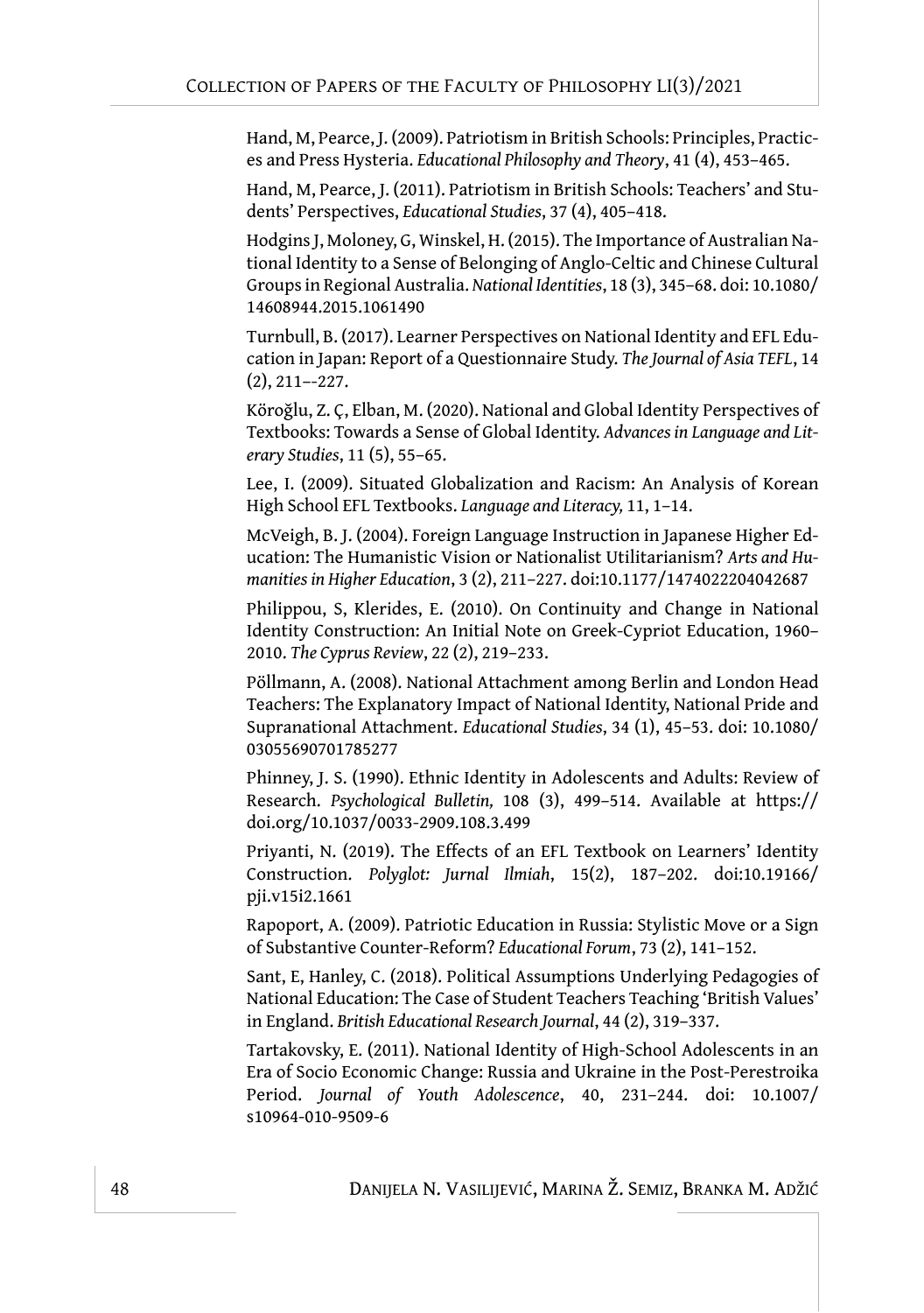Turnbull, B. (2017). Learner Perspectives on National Identity and EFL Education in Japan: Report of a Questionnaire Study. *The Journal of Asia TEFL*, 14 (2), 211–227.

Wang, D. (2016). Learning or Becoming: Ideology and National Identity in Textbooks for International Learners of Chinese. *Cogent Eduacation*, 3 (1), doi: 10.1080/2331186X.2016.1140361

# APPENDIX

| THE RECORDED<br>IICATEGORIES OF NATIONAL<br>IDENTITY/PUBLISHERS | <b>CUSTOMS AND</b><br><b>TRADITION</b><br>$(F AND \%)$ | SYMBOLS AND<br><b>CHARACTERISTI</b><br>CS<br>(F AND %) | <b>OTHER</b><br><b>CATEGORIES</b><br>$(F AND \%)$ | <b>TOTAL SHARE OF</b><br><b>VISUAL CONTENT</b><br>OF NATIONAL<br>SIGNIFICANCE<br>$(F AND \%)$ |
|-----------------------------------------------------------------|--------------------------------------------------------|--------------------------------------------------------|---------------------------------------------------|-----------------------------------------------------------------------------------------------|
| Freska<br>$N = 337$                                             | 0,10%                                                  | 0,10%                                                  | 0%                                                | 0,20%                                                                                         |

TABLE 1: THE SHARE OF VISUAL NATIONAL CONTENT IN ENGLISH LANGUAGE TEXTBOOKS OF THE FIRST GRADE OF PRIMARY SCHOOL

| THE RECORDED<br><b>CATEGORIES OF</b><br>NATIONAL IDENTITY/<br><b>PUBLISHERS</b> | <b>CT</b><br>$(F AND \%)$ | GI<br>$(F AND \%)$ | <b>CH</b>      | P<br>$(F AND \% )$ $(F AND \% )$ $(F AND \% )$ | OC      | <b>TSNC</b><br>(F AND %) |
|---------------------------------------------------------------------------------|---------------------------|--------------------|----------------|------------------------------------------------|---------|--------------------------|
| Data Status<br>$N = 85$                                                         | 0,17%                     | 8,23%              | 2,35%          | 0,17%                                          | 0%      | 12,94%                   |
| Klett                                                                           | 0                         | 0                  | $\Omega$       |                                                |         |                          |
| $N=0$<br>  Freska                                                               | 0%<br>$\Omega$            | 0%<br>$\Omega$     | 0%<br>$\Omega$ | 0%<br>$\Omega$                                 | 0%<br>O | 0%                       |
| $N=0$                                                                           | 0%                        | 0%                 | 0%             | 0%                                             | 0%      | $\Omega$<br>0%           |

TABLE 2: THE SHARE OF NATIONAL CONTENT IN ENGLISH LANGUAGE TEXTBOOKS OF THE SECOND GRADE OF REGARDING ADDITIONAL INFORMATION

> Key: CТ – customs and tradition, SC – symbols and characteristics; GI – general information, CH- cultural heritage; P – people; GT – geographic terms; ОC – other categories, TSVC – total share of national content regarding additional information

DANIJELA N. VASILIJEVIĆ, MARINA Ž. SEMIZ, BRANKA M. ADŽIĆ 49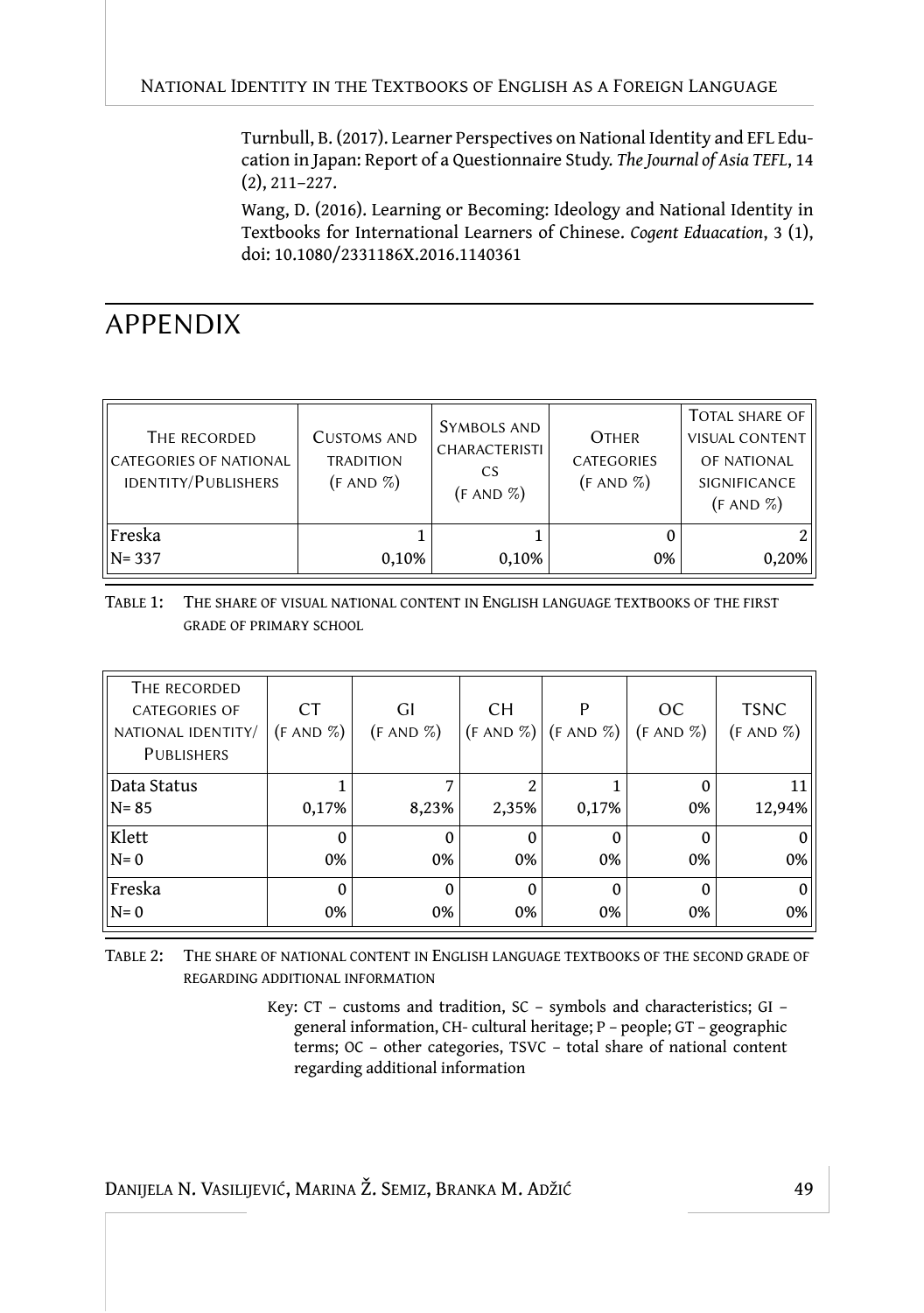| THE RECORDED<br><b>CATEGORIES OF</b><br>NATIONAL IDENTITY/<br><b>PUBLISHERS</b> | <b>CT</b><br>(F AND<br>$\%)$ | <sub>SC</sub><br>(FAND)<br>$\%)$ | GI<br>$(F AND \%)$ | <b>CH</b><br>(F AND<br>$\%)$ | P<br>(F AND<br>$\%)$ | <b>GT</b><br>(F AND)<br>$\%$ | OC<br>(F AND<br>$\%)$ | <b>TSNC</b><br>(F AND<br>$\%)$ |
|---------------------------------------------------------------------------------|------------------------------|----------------------------------|--------------------|------------------------------|----------------------|------------------------------|-----------------------|--------------------------------|
| Data Status                                                                     | $\mathbf 0$                  | 5                                |                    |                              |                      |                              | 0                     | 51                             |
| $N = 422$                                                                       | 0%                           | 1,18%                            | 0,23%              | 0,23%                        | 0,23%                | 0,23%                        | 0%                    | 2,13%                          |
| Klett                                                                           | $\mathbf 0$                  | $\Omega$                         | $\theta$           | $\mathbf 0$                  | $\mathbf{0}$         | $\Omega$                     | 0                     | $\overline{0}$                 |
| $N = 433$                                                                       | 0%                           | 0%                               | 0%                 | 0%                           | 0%                   | 0%                           | 0%                    | 0%                             |
| Fresca                                                                          | 2                            | $\mathfrak{D}$                   | $\Omega$           | $\Omega$                     | $\Omega$             | $\Omega$                     | $\Omega$              | 4                              |
| $N = 412$                                                                       | 0,48%                        | 0,48%                            | 0%                 | 0%                           | 0%                   | 0%                           | 0%                    | 0,97%                          |

TABLE 3: THE SHARE OF VISUAL NATIONAL CONTENT IN ENGLISH LANGUAGE TEXTBOOKS OF THE SECOND GRADE OF PRIMARY SCHOOL

Key: CТ – customs and tradition, SC – symbols and characteristics; GI – general information, CH- cultural heritage; P – people; GT – geographic terms; ОC – other categories, TSVC – total share of national content

| THE RECORDED<br><b>CATEGORIES OF</b><br>NATIONAL IDENTITY/<br><b>PUBLISHERS</b> | <b>CT</b><br>(F AND)<br>$\%)$ | <b>SC</b><br>(F AND)<br>$\%)$ | GI<br>(F AND %) | <b>CH</b><br>(F AND<br>%) | P<br>(F AND)<br>$\%)$ | <b>GT</b><br>(F AND)<br>$\%)$ | OC<br>(F AND)<br>$\%)$ | <b>TSNC</b><br>(F AND<br>$\%)$ |
|---------------------------------------------------------------------------------|-------------------------------|-------------------------------|-----------------|---------------------------|-----------------------|-------------------------------|------------------------|--------------------------------|
| a) Data Status                                                                  | 3                             | 1                             | 7               | $\mathbf{0}$              | $\Omega$              | $\theta$                      | $\Omega$               | 11                             |
| $N = 115$                                                                       | 2,60%                         | 1,86%                         | 6,08%           | 0%                        | 0%                    | 0%                            | 0%                     | 9,57%                          |
| a) Klett                                                                        | $\theta$                      | $\Omega$                      | $\theta$        | $\Omega$                  | $\Omega$              | $\Omega$                      | $\Omega$               | $\theta$                       |
| $N=0$                                                                           | 0%                            | 0%                            | 0%              | 0%                        | 0%                    | 0%                            | 0%                     | 0%                             |
| a) Freska                                                                       | $\Omega$                      | $\Omega$                      | 5               | $\mathbf 0$               | $\overline{4}$        | $\mathfrak{D}$                | $\mathbf 0$            | 11                             |
| $N = 104$                                                                       | 0%                            | 0%                            | 4,80%           | 0%                        | 3,84%                 | 1,92%                         | 0%                     | 10,58%                         |
| b) Data Status                                                                  | 2                             | $\overline{2}$                | $\overline{c}$  | $\Omega$                  | $\Omega$              | $\Omega$                      | $\theta$               | 6                              |
| $N = 558$                                                                       | 0,35%                         | 0,35%                         | 0,35%           | 0%                        | 0%                    | 0%                            | 0%                     | 1,08%                          |
| b) Klett                                                                        | $\bf{0}$                      | $\Omega$                      | $\mathbf{0}$    | $\Omega$                  | $\Omega$              | $\Omega$                      | $\Omega$               | $\overline{0}$                 |
| $N = 454$                                                                       | 0%                            | 0%                            | 0%              | 0%                        | 0%                    | 0%                            | 0%                     | $0\%$                          |
| b) Freska                                                                       | $\Omega$                      | 3                             | $\mathbf{0}$    | $\mathbf{0}$              | 1                     | $\Omega$                      | $\mathbf{0}$           | 4                              |
| $N = 409$                                                                       | 0%                            | 0,73%                         | 0%              | 0%                        | 0,24%                 | 0%                            | 0%                     | 0,98%                          |

TABLE 4: THE SHARE OF NATIONAL CONTENT IN ENGLISH LANGUAGE TEXTBOOKS OF THE THIRD GRADE OF PRIMARY SCHOOL REGARDING: А) ADDITIONAL INFORMATION AND B) VISUAL CONTENT

> Key: CТ – customs and tradition, SC – symbols and characteristics; GI – general information, CH- cultural heritage; P – people; GT – geographic terms; ОC – other categories, TSVC – total share of national content

50 DANIJELA N. VASILIJEVIĆ, MARINA Ž. SEMIZ, BRANKA M. ADŽIĆ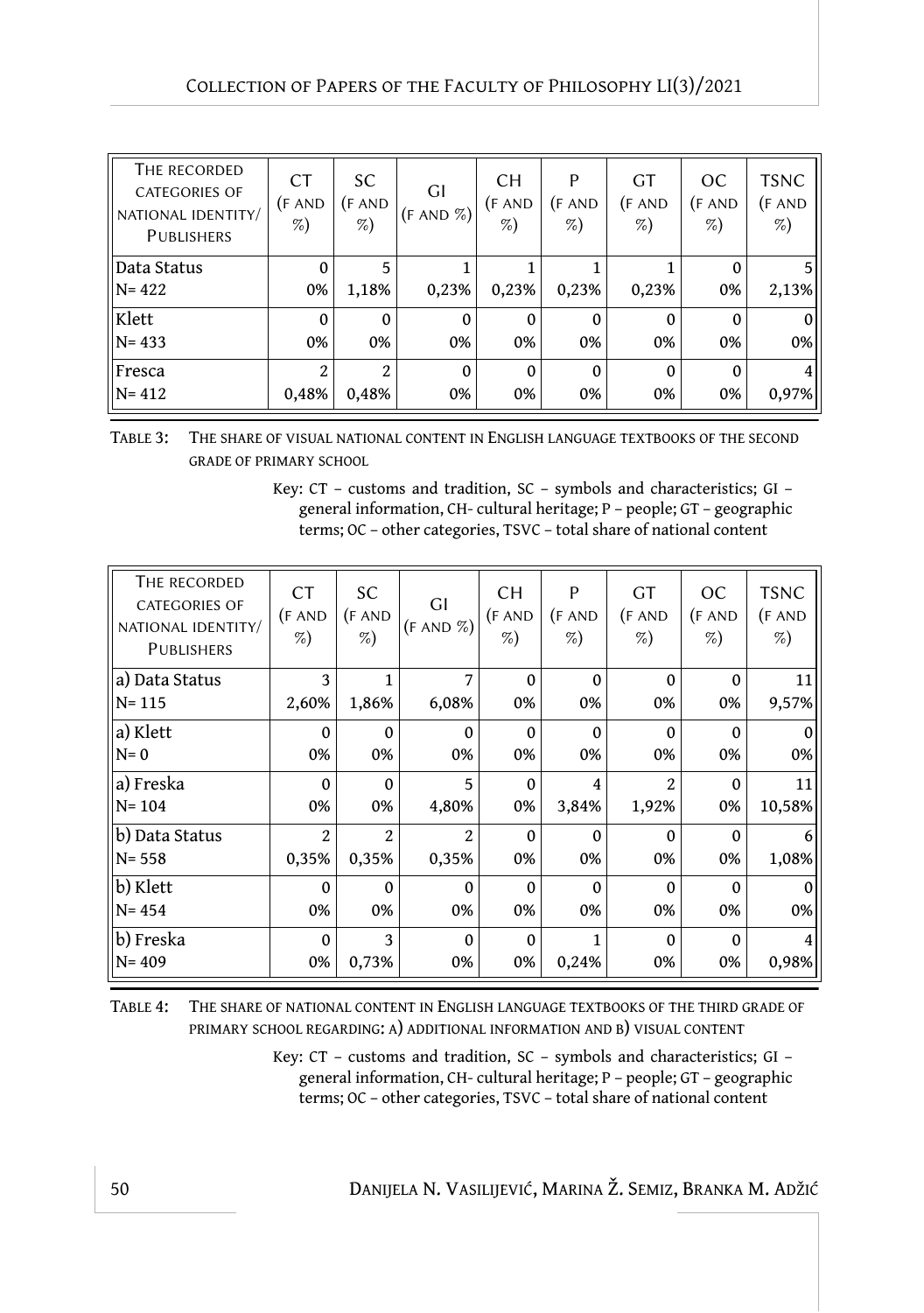| THE RECORDED         |                |                |                |                |                           |                |                |               |             |
|----------------------|----------------|----------------|----------------|----------------|---------------------------|----------------|----------------|---------------|-------------|
| <b>CATEGORIES OF</b> | R              | <b>CT</b>      | <b>SC</b>      | GI             | <b>CH</b>                 | P              | <b>GT</b>      | <sub>OC</sub> | <b>TSNC</b> |
| <b>NATIONAL</b>      | (FИ            | (FAND)         | (FAND)         | (F AND)        | (FAND)                    | (FAND)         | (F AND)        | (F AND)       | (FAND)      |
| IDENTITY/            | %)             | %)             | $\%$           | %              | %)                        | $\%)$          | %)             | $\%)$         | $\%)$       |
| <b>PUBLISHERS</b>    |                |                |                |                |                           |                |                |               |             |
| a) Data Status       | $\mathbf 0$    | $\mathbf 0$    | $\Omega$       | $\mathbf{0}$   | $\Omega$                  | $\mathbf{0}$   | $\Omega$       | $\Omega$      | 0           |
| $N = 546$            | 0%             | 0%             | 0%             | 0%             | 0%                        | 0%             | 0%             | 0%            | 0%          |
| a) Klett             | $\theta$       | $\mathbf{0}$   | $\Omega$       | $\mathbf{0}$   | $\Omega$                  | $\Omega$       | $\Omega$       | $\Omega$      | $\Omega$    |
| $N = 589$            | 0%             | 0%             | 0%             | 0%             | 0%                        | 0%             | 0%             | 0%            | 0%          |
| a) Freska            | 1              | $\overline{2}$ | $\mathbf{0}$   | 7              | $\Omega$                  | $\mathbf{0}$   | $\Omega$       | $\Omega$      | 10          |
| $N = 442$            | 0,22%          | 0,45%          | 0%             | 1,58%          | 0%                        | 0%             | 0%             | 0%            | 14,93%      |
| b) Data Status       | $\mathbf{0}$   | 1              | $\mathbf{0}$   | 10             | $\overline{2}$            | $\overline{2}$ | $\overline{2}$ | $\Omega$      | 17          |
| $N = 113$            | 0%             | 0,88%          | 0%             | 8,84%          | 1,76%                     | 1,76%          | 1,76%          | 0%            | 15,04%      |
| b) Klett             | $\mathbf{0}$   | $\mathbf{0}$   | $\Omega$       | $\mathbf 0$    | $\Omega$                  | $\Omega$       | $\Omega$       | $\Omega$      | $\Omega$    |
| $N=0$                | 0%             | 0%             | 0%             | 0%             | 0%                        | 0%             | 0%             | 0%            | 0%          |
| b) Freska            | $\mathbf 0$    | 1              | 3              | $\overline{4}$ | $\Omega$                  | $\mathbf{0}$   | $\overline{4}$ | $\Omega$      | 12          |
| $N = 67$             | 0%             | 1,49%          | 4,47%          | 5,97%          | 0%                        | 0%             | 5,97%          | 0%            | 17,91%      |
| c) Data Status       | $\mathbf 0$    | $\mathbf 0$    | 3              | $\mathbf 0$    | $\overline{\mathfrak{L}}$ | $\mathfrak{D}$ | 0              | $\Omega$      | 7           |
| $N = 439$            | 0%             | 0%             | 0,68%          | 0%             | 0,45%                     | 0,45%          | 0%             | 0%            | 1,59%       |
| c) Klett             | $\theta$       | $\mathbf 0$    | $\Omega$       | $\mathbf{0}$   | $\Omega$                  | $\mathbf{0}$   | $\mathbf{0}$   | $\mathbf{0}$  | 0           |
| $N = 449$            | 0%             | 0%             | 0%             | 0%             | 0%                        | 0%             | 0%             | 0%            | 0%          |
| c) Freska            | $\overline{2}$ | $\overline{2}$ | $\overline{2}$ | $\mathbf 0$    | $\mathbf{0}$              | $\mathbf 0$    | $\mathbf 0$    | $\mathbf 0$   | 6           |
| $N = 437$            | 0,45%          | 0,45%          | 0,45%          | 0%             | 0%                        | 0%             | 0%             | 0%            | 1,37%       |

TABLE 5: THE SHARE OF NATIONAL CONTENT IN ENGLISH LANGUAGE TEXTBOOKS OF THE FOURTH GRADE OF PRIMARY SCHOOL REGARDING: A) BASIC TEXT, B) ADDITIONAL INFORMATION AND C) VISUAL CONTENT

> Key: R – religion, CТ – customs and tradition, SC – symbols and characteristics; GI – general information, CH- cultural heritage; P – people; GT – geographic terms; ОC – other categories, TSVC – total share of national content

| PUBLISHER/<br><b>GRADE</b> | <b>FIRST GRADE</b> | <b>SECOND</b><br><b>GRADE</b> |       | THIRD GRADE FOURTH GRADE | <b>TOTAL</b> |
|----------------------------|--------------------|-------------------------------|-------|--------------------------|--------------|
| Data Status                | 0%                 | 20                            | 17    | 24                       | 63 II        |
| $N = 3378$                 |                    | 2.12%                         | 1.47% | 2.18%                    | 1,86%        |

TABLE 6: TOTAL SHARE OF NATIONAL CONTENT WITH DIFFERENT PUBLISHER IN LOWER PRIMARY SCHOOL

DANIJELA N. VASILIJEVIĆ, MARINA Ž. SEMIZ, BRANKA M. ADŽIĆ 51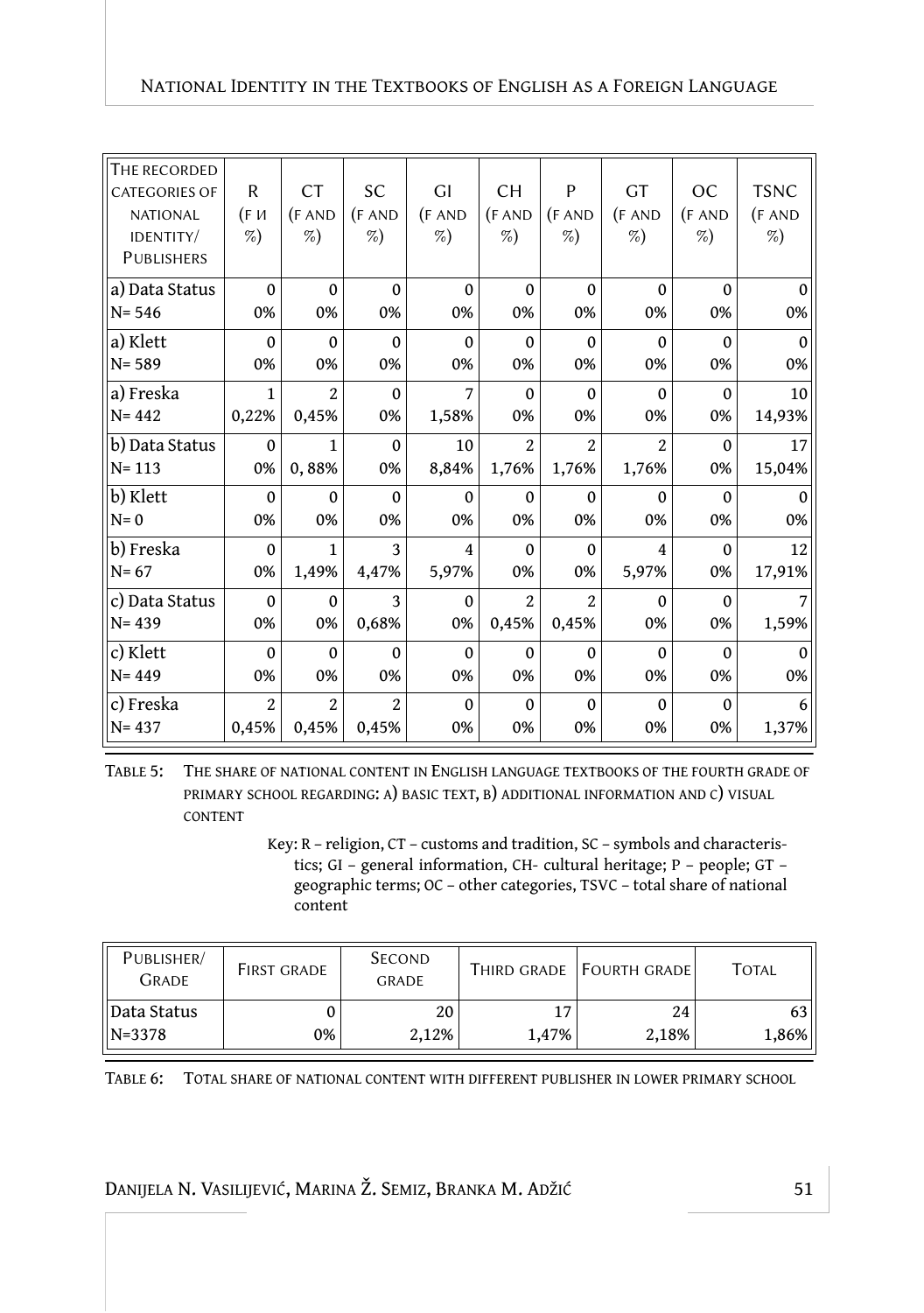| Klett      |       |       |       |       | υ       |
|------------|-------|-------|-------|-------|---------|
| $N = 2830$ | 0%    | 0%    | 0%    | 0%    | 0%      |
| Freska     |       |       | 15    | 16    | າາ<br>◡ |
| $N = 3199$ | 0,59% | 0,47% | 1,53% | 1,54% | 1,16%   |

TABLE 6: TOTAL SHARE OF NATIONAL CONTENT WITH DIFFERENT PUBLISHER IN LOWER PRIMARY SCHOOL

Данијела Н. Василијевић Универзитет у Крагујевцу Педагошки факултет

Марина Ж. Семиз Универзитет у Крагујевцу Педагошки факултет

Бранка М. Аџић ОШ "Нада Матић", Ужице (Србија)

#### РЕЗИМЕ НАЦИОНАЛНИ ИДЕНТИТЕТ У УЏБЕНИЦИМА енглеског као страног језика

Полазећи од тезе да настава страног језика представља погодан контекст за упознавање националних обележја других држава, али и сопствене државе, разматрана је улога уџбеника енглеског као страног језика у развоју и снажењу националног идентитета ученика млађег школског узраста. У складу са различитим концептуализацијама, национални идентитет је операционализован у 11 категорија: религија, обичаји и традиција, национална осећања, језик, симболи и обележја, солидарност и заједништво, културна баштина, важне личности, географски појмови, породица и опште информације. У истраживању су примењене метода теоријске анализе и метода анализе садржаја. Јединице анализе су: а) реченице основног текста уџбеника; б) реченице додатног информативног садржаја; в) сликовни садржај. Истраживањем су обухваћени уџбеници енглеског језика млађих разреда основне школе лиценцираних у Републици Србији (N=12). Резултати истраживања су указали да уџбеници углавном не доприносе формирању и снажењу националног идентитета ученика млађег школског узраста, посебно у домену категорија: национална осећања, историјске теме, језик, породица, солидарност и заједништво.